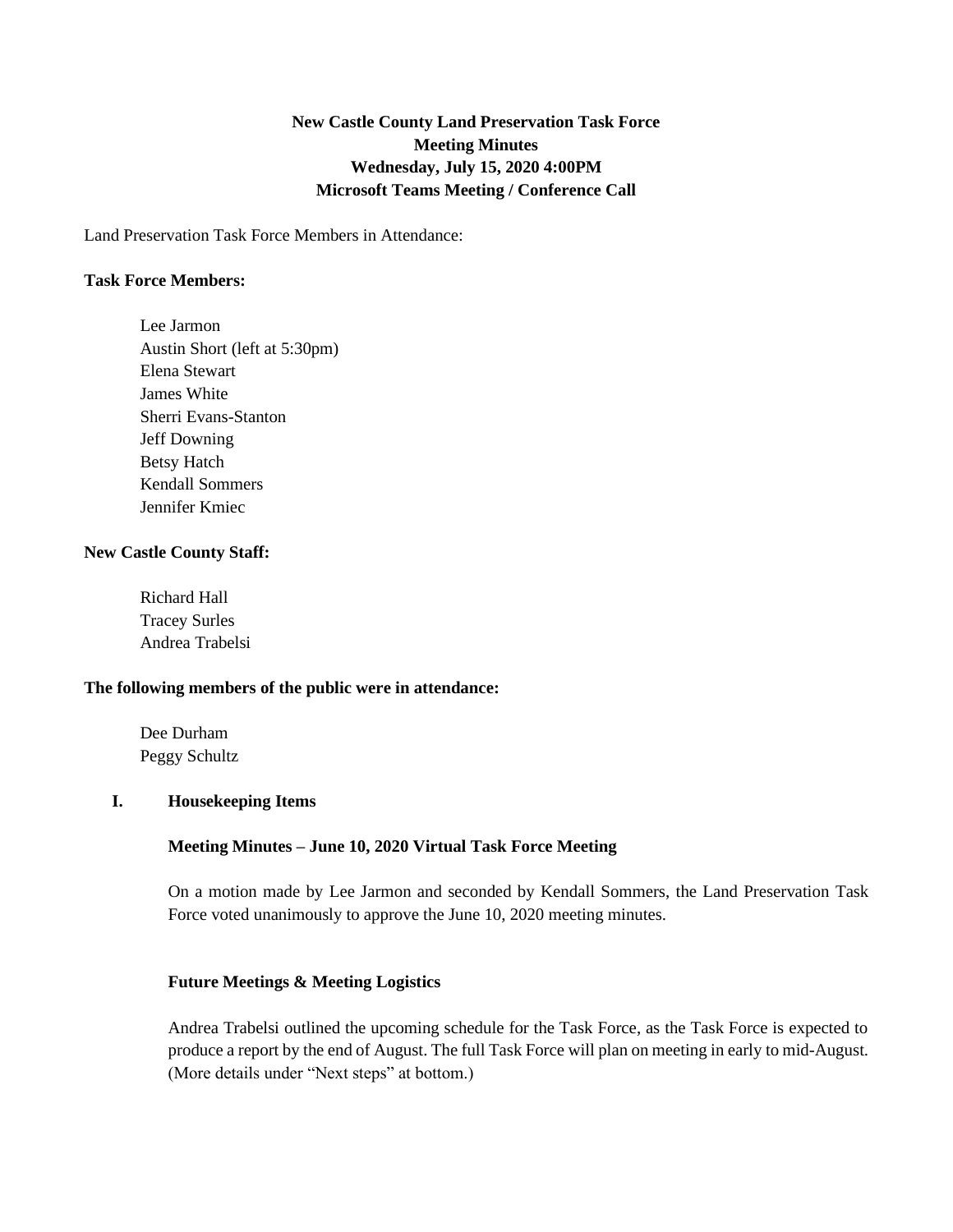# **II. Subcommittee Reports**

# **Funding Subcommittee (Jeff Downing, Chair)**

None.

# **Open Space (Sherri Evans Stanton, Chair)**

Sherri Evans Stanton noted that the Open Space subcommittee met virtually and discussed recommendations on how reorganize the Task Force report, as well as how to cut back on some content in sections across the report.

# **Agricultural Subcommittee (Stewart Ramsey, Chair)**

On behalf of Stewart Ramsey, Rich Hall gave an update on the Agricultural Subcommittee virtual meeting. Mr. Hall also gave an update on the State of Delaware Round 24 Agricultural Lands purchases:

• Four properties this year proceeded through the bid process, three easements the State purchased and the fourth the County put funds toward to help the state purchase the farm easement.

# **III. Draft Report Discussion**

The Task Force reviewed the comments in the report, focusing on some of the specific issues and conflicts highlighted in the comments.

# Goals and Objectives:

Sherri Evans Stanton stated thee Open Space Subcommittee had some concerns that the recommendations were too far into the report, so that has been reorganized. The Task Force Needs to think about if this is a blueprint that leads into further discussion on how to implement further recommendations or if it should have a lot of detail. She stated in her opinion that it should focus on what the intent of the report is; there is a lot of detail, but she wondered if it was better used when things go to be implemented, both for ag and open space.

Kendall Sommers suggested to take out duplicative information, noting the Task Force will need to make the decision as to how detailed the report should be.

Sherri Evans Stanton recommended to consolidate the maps and carefully choose what information should be conveyed in the maps in order to reduce the number of maps in the report.

# Recommendations Section:

Andrea Trabelsi outlined the recommendations for the Task Force, referencing the draft circulated Monday. Sherri Evans Stanton asked what the difference is between the list of criteria and the methodology for farmland prioritization in the ag recommendations section noting it seemed redundant. Andrea clarified that Staff hadn't received specific recommendations on them, noted that the agricultural subcommittee should make a decision on what to keep in the report. Ms. Stanton recommended moving funding-related recommendations under Goal 3 (focused on funding and coordination) from both open space and agricultural sections, as some of the objectives overlap with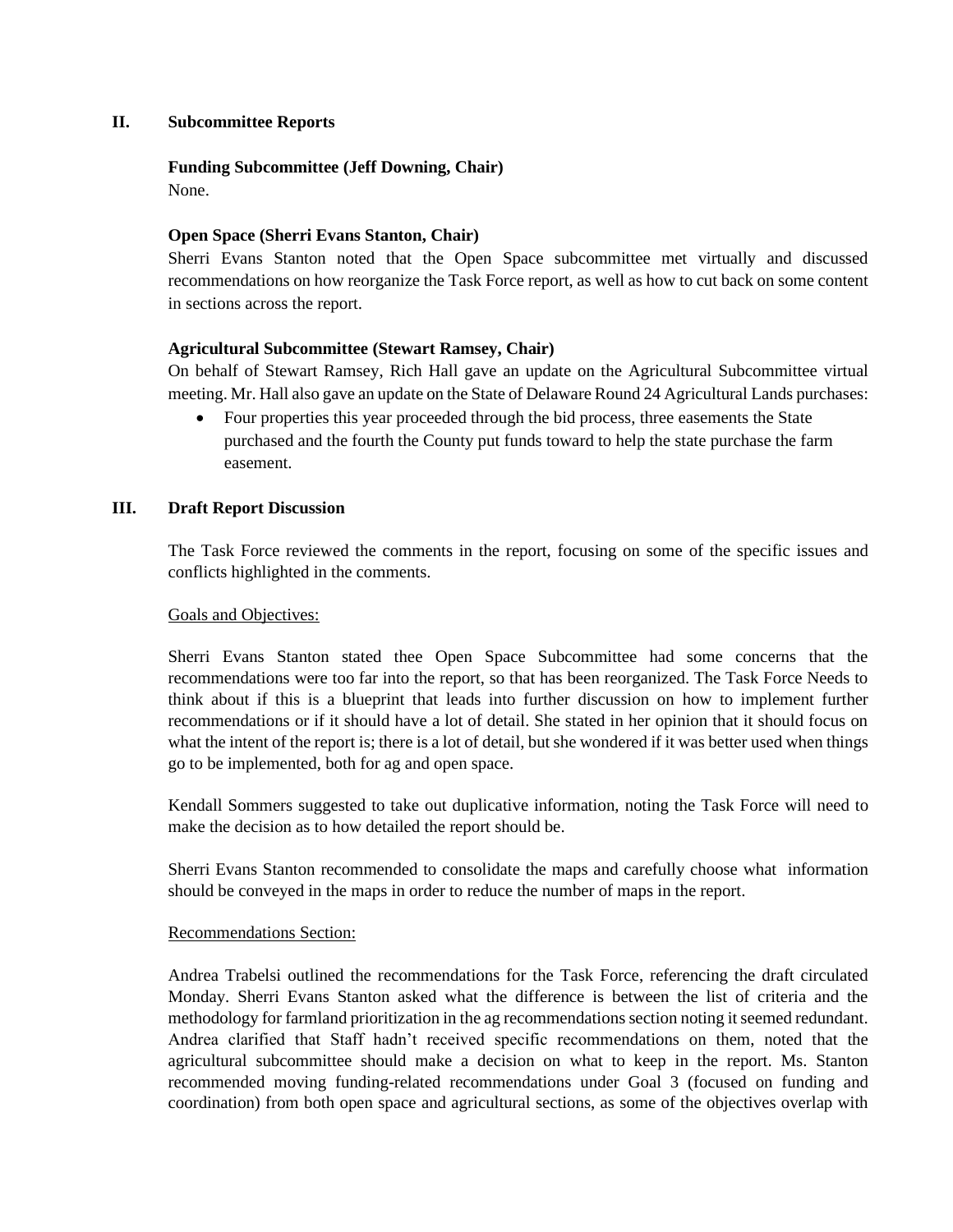funding. Kendall Sommers noted there are some recommendations under agricultural and open space sections that could be considered funding and the Task Force needs to make a decision as to where they go in the report.

Dee Durham recommended that in accordance with Objective 3.1 #5 – the Task Force should look into recommending a partnership with the Delaware Community Foundation under NCC CARES, noting she also wasn't sure of the legality of endowments. She Suggested making it a separate item on the recommendations.

Jennifer Kmiec stated the more detail in the document is better, as it makes it a more useful document instead of general criteria. She recommended the Task Force should pull out anything related to funding into its own section (under Goal 3) so that the subcommittee sections are more qualitative instead of quantitative. Jeff Downing stated there is value in removing the unnecessary background data, as it was not combed through in the subcommittee meetings and the Task Force wasn't charged with evaluating that data. The Task Force discussed rewriting the executive summary section would be helpful so that someone can read that and only that and understand what the Task Force recommended. The Task Force felt that there should be no implementation details section in the report. Jeff Downing noted that the purpose of this report is to provide guidance to the County and that the purview is not to change State laws and regulations. He stated the to be a level of specificity needs to be consistent across each topic. He stated the Task Force should address the following questions:

- o Criteria: we need to focus on defining the methods, how are we going to recommend to the County how they differentiate between opportunities
- o Future need for this body: should there be a need for an ongoing standing or occasional committee? Include a recommendation in the report
- o Collectively determine what the body would do if it is recommended and the degree to which they are involved in ranking and prioritization
- o Is there an overarching strategy? Are there values or principles that we should focus on, how should we coordinate, as separate funding pools remains an open question.

Dee Durham asked if the idea is to keep doing what the County has been doing for agricultural purchases and the agricultural program or if the Task Force is proposing a new approach. Andrea – there is the recommendations about the criteria to have the NCC program to piggy back on the State program but also have a way to preserve properties outside of the program. The 2006 criteria that Council had put forth through resolution (in the appendix of the current draft) as well as the state and other program methods offer a solid starting point for the criteria content in the report.

The Task Force discussed how the NCC Agricultural Board is suggested to be re-established with expanded responsibilities on the County level, but the Task Force has not fully confirmed what those responsibilities should be. Sherri Evans Stanton noted the open space committee is following the State open space criteria and noting that they did not repeat everything but the report may speak more powerfully if it outlines the changes the Task Force is proposing.

Dee Durham asked would there be two separate boards, one for conservation and one for agriculture? She stated that in her mind they are very different and have different goals. She stated that the Report should be clear on the establishment of those Boards, for example as to the Land Preservation Board or Commissions membership, what skillsets the County should be looking for, etc. She stated that there should be two separate Boards- one for Agriculture and one for Open Space. Rich Hall noted the way the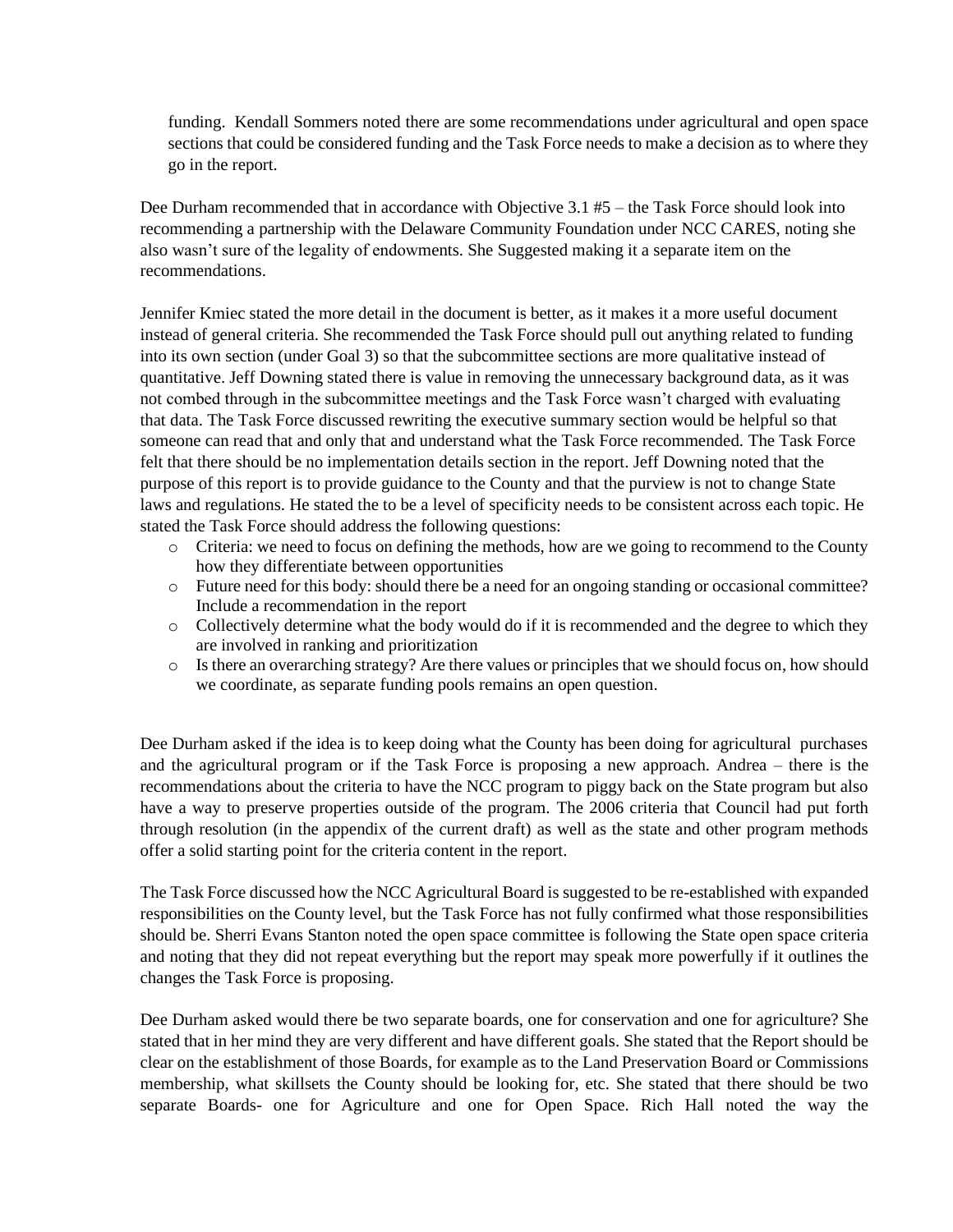recommendations currently are written are to maintain some semblance of the current Task Force, that has an open space focus component and then on the ag side. He noted there would be two components, one serving as the agricultural board with the State of DE Agricultural program with an additional focus on other agricultural preservation aspects more generally in the County. Kendall Sommers asked the Task Force if they agreed there should be two separate Boards, to which Elena Stewart and Sherri Evans Stanton agreed that there should. Kendall Sommers noted it needs to be made clear n both the farmland and open space sections that the Task Force is recommending separate Boards. Sherri Evans Stanton noted there was discussion that the Land Preservation Task Force should continue as an advisory body, but the subcommittees would continue in a way to make detailed recommendations for implementation such as making the scoring system. of the group briefly discussed how the Task Force was formed. Jeff Downing stated that when new working groups are established, they should be established in a way that is open and transparent in a way that there is comfort with their creation.

### Public Opinion Survey:

Andrea Trabelsi went over survey section with the Task Force and asked how much detail the Task Force thinks should be in that section (i.e. should the graphs be there? Survey distribution list?) Lee Jarmon asked why the distribution list for the survey should not be included, noting he thought it was a good thing to give the readers a chance to see who else was involved and that it was critical to show that. Dee Durham agreed, noting she shared the survey out too, but imagined it went out organically. Ms. Durham's concern was that the list wasn't complete based on who shared it out noting that it was not a scientific study. The Task Force agreed to add a note that the distribution list included certain groups but had not been limited to the distribution list listed in the report. Andrea Trabelsi clarified the text indicates it was a convenience survey, not scientific. Lee Jarmon reiterated that it is very important to include the distribution list. Elena Stewart agreed and stated that it should be incorporated as a footnote. Sherri Evans Stanton agreed and requested a note be added to indicate the full extent of how it was shared is not known She stated the charts should stay in the document as they helped indicate support for increase in funding for land preservation.

# Action Items:

Andrea Trabelsi initiated brief discussion on how to address action items are and next steps with the recommendations. Rich Hall asked the Task Force how much information should be added at this stage and if there should there be an implementation chapter. He asked the Task Force if they can talk about the recommendations that they agree on and move to next steps. Jeff Downing asked if the Task Force should make sure that the recommendations are not overly prescriptive so that the Task Force doesn't in the administration or County Council. Sherri Evans Stanton stated that a next steps section that may not have to be as detailed as implementation. Project selection criteria would be designed on the recommendations made by the Task Force. Dee Durham noted that recommendation is another word for next steps, but it could make it difficult for things to be implemented if it is left too loose. Sherri Evans Stanton stated there isn't enough time to make very specific recommendations unless the timeline is extended for the report.

The Task Force updated the definition for open space with the help of Elena Stewart.

# **IV. Next Steps & Task Force Action Items**